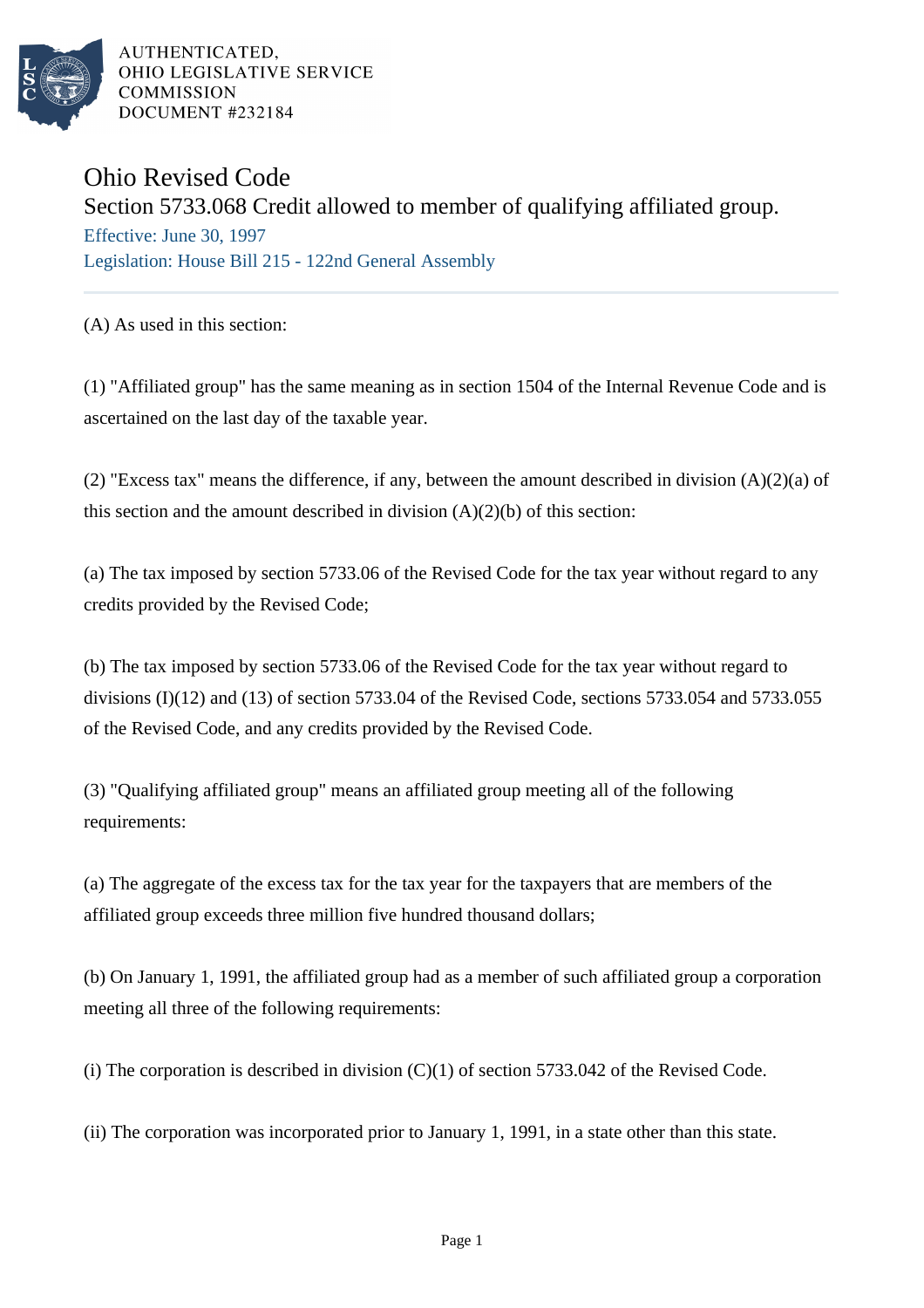

## AUTHENTICATED. OHIO LEGISLATIVE SERVICE **COMMISSION** DOCUMENT #232184

(iii) At no time since the date of incorporation did the corporation conduct activities other than those activities described in division (C)(1) of section 5733.042 of the Revised Code.

(c) If any member of an affiliated group was a taxpayer on January 1, 1991, the affiliated group, no later than September 30, 1991, under penalty of falsification under section 2921.13 of the Revised Code, informs the tax commissioner by certified mail of the affiliated group's estimated credit, allowed by divisions (B) and (C) of this section, against the tax imposed by this chapter for the 1992 tax year. The amount so reported does not prevent the affiliated group from claiming a credit amount greater than or less than the amount reported under division  $(A)(3)(c)$  of this section. Division  $(A)(3)(c)$  of this section does not apply to tax years after the 1992 tax year.

(B) Except as limited by divisions (C) and (E) of this section, a taxpayer that is a member of a qualifying affiliated group is allowed a nonrefundable credit for the tax year against the tax imposed by section 5733.06 of the Revised Code. The nonrefundable credit shall be claimed in the order required under section 5733.98 of the Revised Code, and is equal to the lesser of the amounts described in divisions  $(B)(1)$  and  $(2)$  of this section:

(1) The excess tax reduced by three million five hundred thousand dollars;

(2) One million five hundred thousand dollars.

(C) Notwithstanding division (B) of this section to the contrary, the maximum nonrefundable credit allowed by this section for the tax year to all taxpayers that are members of the same qualifying affiliated group cannot exceed in the aggregate one million five hundred thousand dollars.

(D) A taxpayer that is allowed the nonrefundable credit provided by this section shall allocate the nonrefundable credit to itself and to other taxpayers within the qualifying affiliated group in any proportion elected by the qualifying affiliated group.

(E) Notwithstanding any other division of this section to the contrary, the nonrefundable credit shall not be claimed or allowed any time prior to the first day of July following the tax year in which the nonrefundable credit would be allowed without regard to this division; nor shall the nonrefundable credit be claimed or allowed any time after the first day of August following the tax year in which